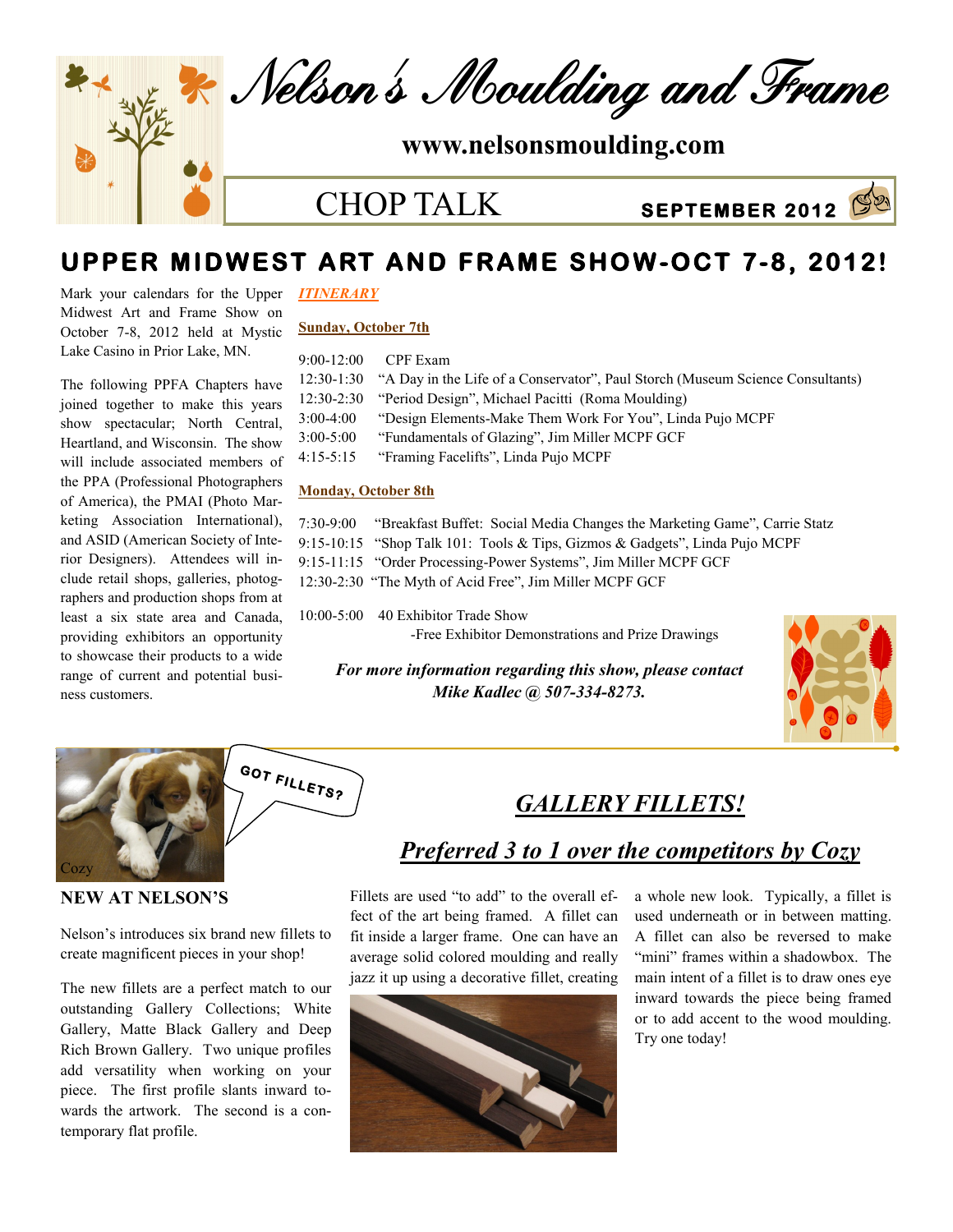### **Tr u V ue G lass S al <sup>e</sup> SEPTEMBER 10-21, 2012!**

Two week special on all Tru Vue Glass. A great time to buy glass for your shop. Be sure to try our new 2mm Ultra Vue glass!

**(To view details on sales log in to www.nelsonsmoulding.com!)**

**SEPTEMBER 10-21, 2012!**

Per Case!

A super deal on Foamboard!

Stock your frame shop now for the upcoming holiday season.

# **OCTOBER 8-12, 2012! F <sup>o</sup> amb oard Sa le ! W ood L <sup>e</sup> ngth S ale !**

A super special on Wood Length!

A wonderful way to restock your bins with an array of Nelson's mouldings.

## **A SP ECIA L S UPP LY SAL E J UST FOR YOU ! OCTOBER 1-31, 2012**

Nelson's is having a special Supply Sale for the entire month of October! Be sure to try our new Framer's Points, Corrugated Corners, Mounting Tissue, Release Paper, Offsets and Turnbuttons! Call 1-800-289-2467 today to place your order!

## **FRAMER'S POINTS ARE HERE!**

#### **4000 POINTS PER BOX!**



**(Fits Fletcher Framemaster)**

Framer's points are metal tabs used at the back of the frame to secure the glass, matboard, foamboard and art. The advantage that Framer's points have is they are flat, fire perpendicular into the frame and cover a broader area against the surface of the stack.

As a rule, you will need at least 3/8" depth in the rabbet (the recess) for most frame jobs involving a mat, foamboard and glass. If you

have a double mat, you should allow 1/2" depth, whereas, needlework requires 5/8" depth.

If you choose a frame with a shallow rabbet where the "stack" sticks out from the back of the frame, Framer's Points would not be an option. Two alternative options would be Rabbet Space or Offset Clips. Nelson's also carries both of these products for your framing needs.

### **100% GUARANTEED "FRAMING GRADE" PLEXI GLASS**

Nelson's carries a full line of Plexi glass products from Clear to Optium to the new StaticShield. Plexi glass is essential in framing jobs where safety is a concern, i.e. restaurants, hospitals or schools. Plexi glass also works best in oversized framing jobs where the weight of regular glass would be too much.

Nelson's discovered recently that the Premium Clear Plexi with the blue film protective coating was not up to our standards.

We have replaced the Premium Clear Plexi glass with a 100% guaranteed "framing grade" Premium Clear plexi that better meets our standards for quality.

We always welcome your feedback on new items, please let us know by calling 1-800-289-2467.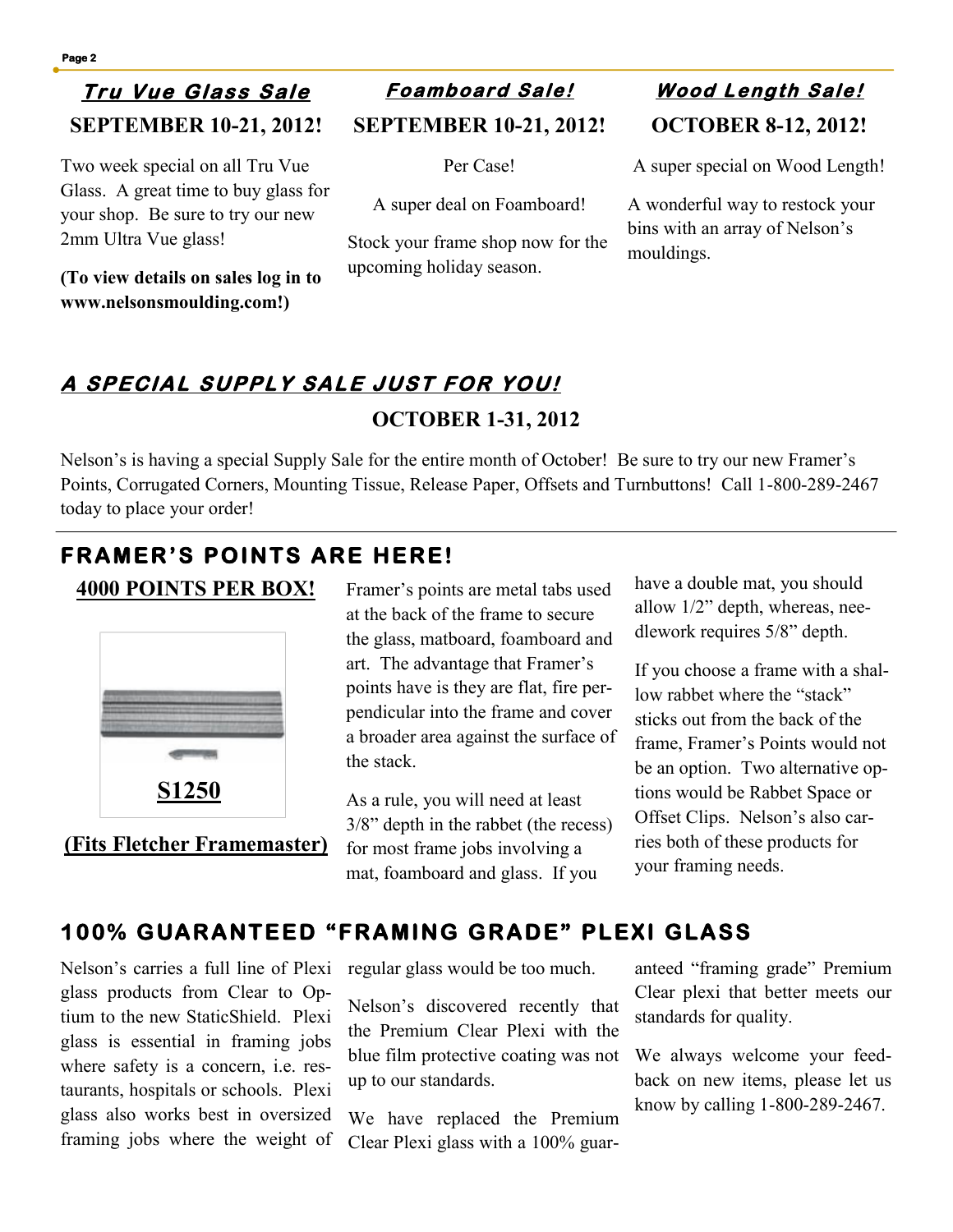# **2mm Ultra Vue Glass**

**UltraVue®** glass offers the same superior anti-reflective properties you've come to expect from Tru Vue, on a water white substrate. This high-quality, anti-reflective glass product provides 65% UV protection and is optically coated to create a nearly invisible finish. Similar to its other anti-reflective products, Tru Vue uses its proprietary coating process using Magnetron Sputtering technology, which deposits precisely controlled layers of highly energized metal oxides onto a 2mm, water white substrate, to produce the Ultra-Vue product.

Technical Info:

- Anti-reflective
- 65% UV Protection
- Anti-Static
- Scratch resistant
- Less than 1% light reflection
- 98.5% light transmission
- 2.0mm Water White Glass Substrate
- Available in 32x40, 36x48, 40x60 and 48x68

# **What type of Foamboard should I use?**

*Artcare Archival Foamboard:* 100% Archival! Artcare Microchamber technology absorbs and neutralizes harmful gases and protects the art well into the future.

*Acid-Free Foamboard:* Alkaline PH surface! The alkaline ph surface has a toothy texture for better adhesive grip. Superior opacity and consistent surface paper formation prevent show through.

*Regular Foamboard:* No conservation qualities! Lightweight and sturdy, resists denting. Ideal for all nonarchival mounting applications.

*Artcare Restore:* 100% Archival heat activated foamboard! The archival heat-activated foamboard allows art to be reversed to its pre-mounting condition. The non-permeable adhesive meets all archival standards and can be completely removed from the art.

*Speedmount:* SpeedMount makes dry mounting faster than ever, giving you more time to spend with customers and less time mounting. SpeedMount works in just 15-30 seconds and bonds at temperatures as low as 150<sup>o</sup>, compared to the regular Heat Activated foamboard.

*Heat Activated:* Creating an ultrasmooth, strong permanent bond. Contains a special adhesive covering on one side of its clay-coated surface. A non-stick inter-leaving sheet is supplied as added protection for the artwork during the mounting process. Heat Activated takes 2-4 minutes and bonds at temperatures of 180<sup>o</sup>.

*Self Adhesive:* Offering a quick mounting pressure-sensitive alternative. The ideal solution when cold mounting is required-it is as easy as peel and stick.



To enhance colors, brightness and contrast levels.